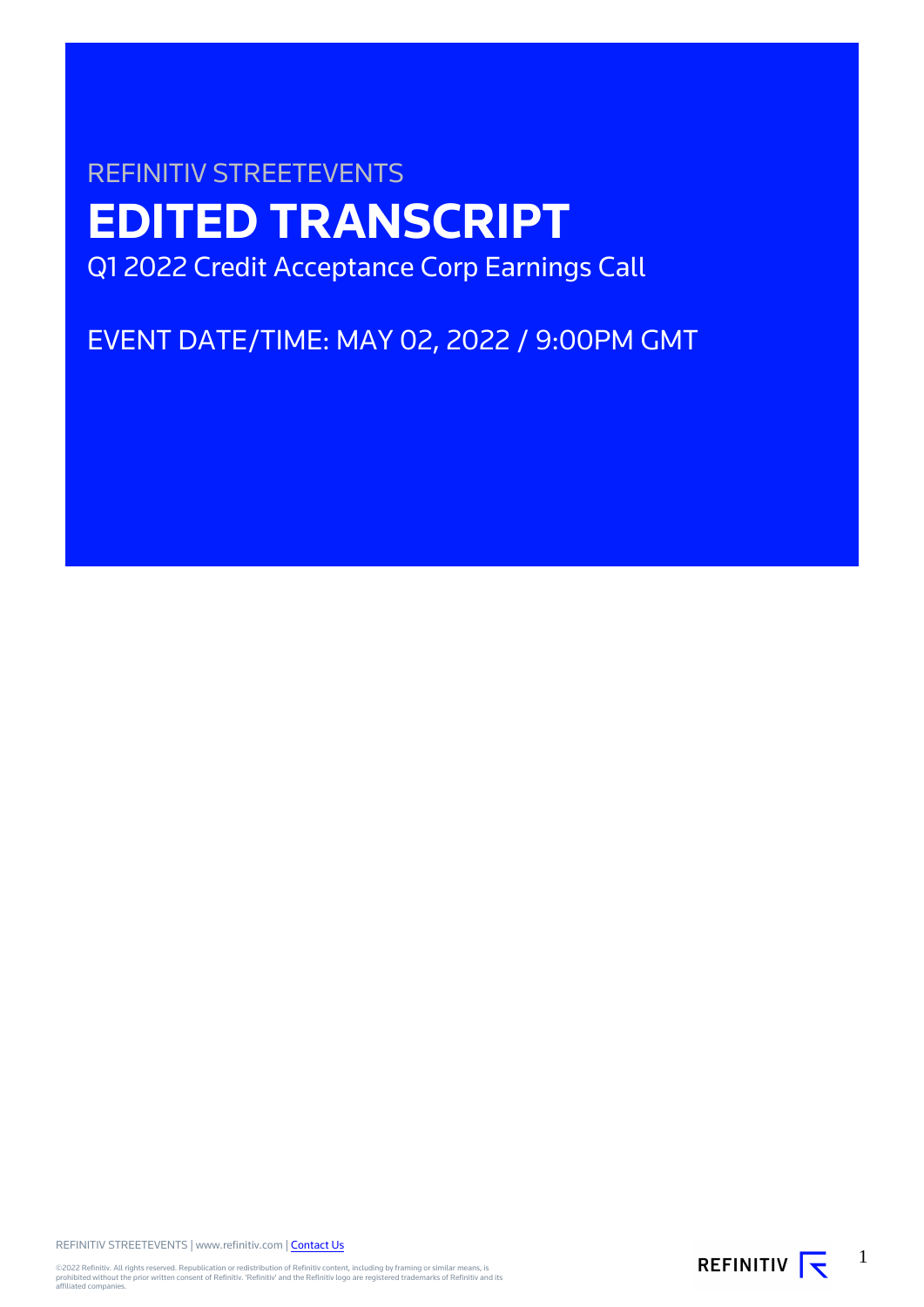#### **CORPORATE PARTICIPANTS**

**Douglas W. Busk** Credit Acceptance Corporation - Chief Treasury Officer **Kenneth S. Booth** Credit Acceptance Corporation - CEO, President & Director

#### **CONFERENCE CALL PARTICIPANTS**

**Arjun Tuteja** Jarislowsky, Fraser Limited **Moshe Orenbuch** Crédit Suisse AG **Robert Wildhack** Autonomous Research LLP **Alexander Villalobos** Jefferies

#### **PRESENTATION**

#### **Operator**

Good day, everyone, and welcome to the Credit Acceptance Corporation's First Quarter 2022 Earnings Call. Today's call is being recorded. A webcast and transcript of today's earnings call will be made available on Credit Acceptance's website. At this time, I would like to turn the call over to Credit Acceptance's Chief Treasury Officer, Doug Busk. Sir, the floor is yours.

#### **Douglas W. Busk Credit Acceptance Corporation - Chief Treasury Officer**

Thank you. Good afternoon, and welcome to the Credit Acceptance Corporation First Quarter 2022 Earnings Call. As you read our news release posted on the Investor Relations section of our website at ir.creditacceptance.com, and as you listen to this conference call, please recognize that both contain forward-looking statements within the meaning of federal securities law. These forward-looking statements are subject to a number of risks and uncertainties and many of which are beyond our control and which could cause actual results to differ materially from such statements. These risks and uncertainties include those spelled out in the cautionary statement regarding forward-looking information included in the news release. Consider all forward-looking statements in light of those and other risks and uncertainties.

Additionally, I should mention that to comply with the SEC's Regulation G, please refer to the financial results section of our news release, which provides a table showing how non-GAAP measures reconcile to GAAP measures.

Our results for the quarter include:

Unit and dollar volumes declined 22.1% and 10.5%, respectively, as compared to the first quarter of 2021.

An increase in forecasted collection rates for loans originated in 2016, 2017 and 2019 through 2021, which increased forecasted net cash flows from our loan portfolio by \$110 million.

Adjusted net income increased 20% from the first quarter of 2021 to \$197 million.

Adjusted earnings per share increased 43% from the first quarter of 2021 to \$13.76.

Stock repurchases of approximately 802,000 shares, 5.7% of the shares outstanding at the beginning of the quarter.

At this time, Ken Booth, our Chief Executive Officer; Jay Martin, our Senior Vice President, Finance and Accounting, and I will take your questions.

#### **QUESTIONS AND ANSWERS**

#### **Operator**

(Operator Instructions) Our first question comes from Moshe Orenbuch of Credit Suisse.

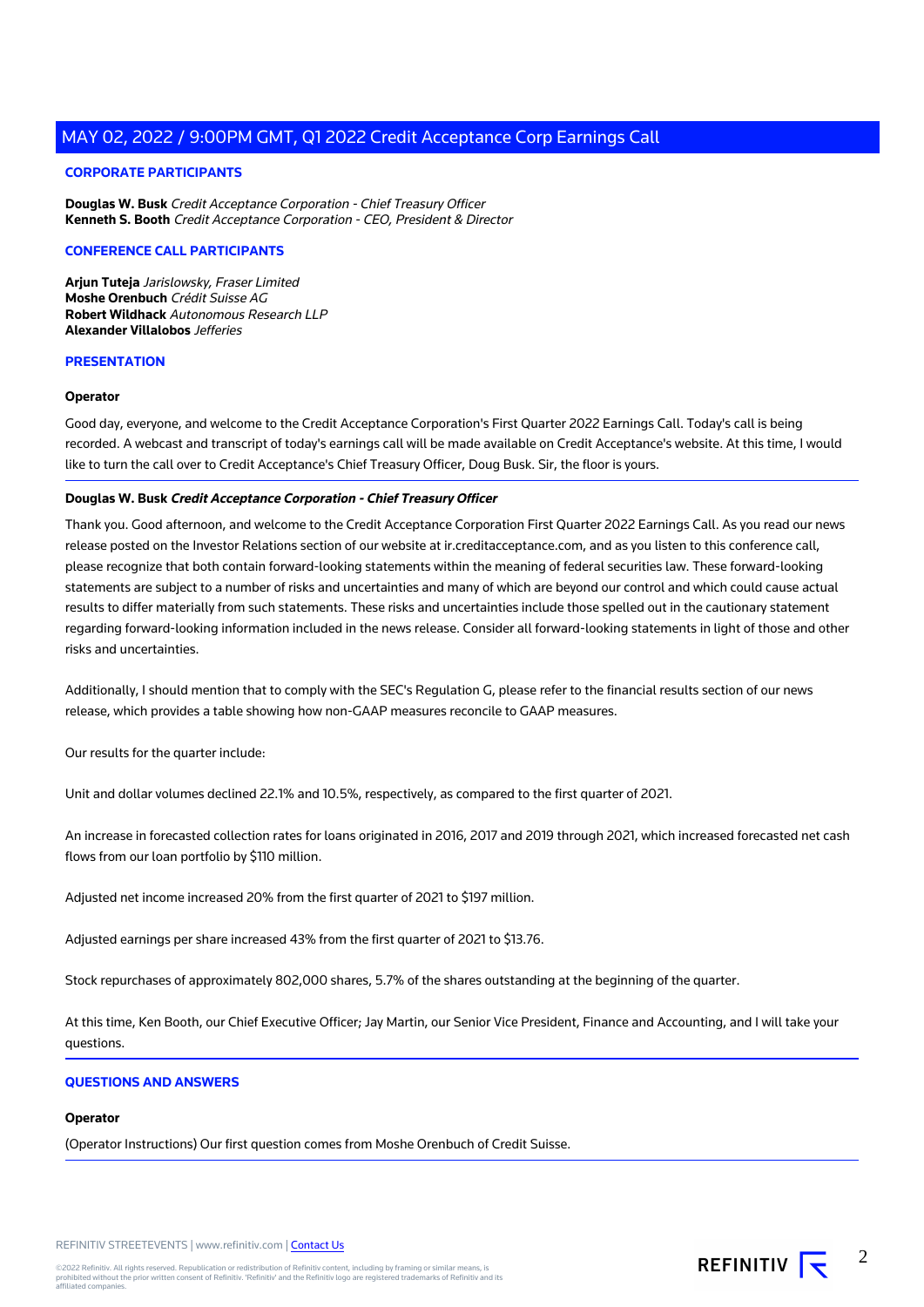#### **Moshe Orenbuch Crédit Suisse AG**

Doug, you mentioned the improved cash flows and then there was a note that you also kind of removed the COVID overlay forecast. Can you just talk about -- are those the same thing? Are they different things? And how that runs through the financials. Just help us understand.

#### **Douglas W. Busk Credit Acceptance Corporation - Chief Treasury Officer**

Sure. We have a little more detail on page 3 of the release. We did two things during the quarter. One, we felt we had sufficient data since the end of stimulus and the end of enhanced unemployment benefits to basically remove the COVID adjustment from our forecast. Again, our objective is always to forecast future cash flows as accurately as possible, and we felt that the COVID adjustment was no longer necessary.

Additionally, every couple of years, we go through a process where we seek to enhance our forecasting methodology. We did that this quarter, utilizing some additional data and some new forecast variables. The COVID forecast adjustment increased the forecasted net cash flows by about \$150 million. The enhanced forecasting methodology decreased it by \$54 million, for a total positive change of \$96 million. The way that those would flow through our GAAP financials would be a reversal of the provision as indicated on page 3 of the release.

In our adjusted results, those changes would be reflected as a prospective yield adjustment that would impact our finance charges over time.

#### **Moshe Orenbuch Crédit Suisse AG**

Great. Is there any way to kind of just flesh out a little more what kind of enhanced methodologies caused that \$54 million reduction in future cash flows?

#### **Douglas W. Busk Credit Acceptance Corporation - Chief Treasury Officer**

I mean it's -- we don't want to get into too much detail there. It's something we do every couple of years, and we have more recent data to rely on, and we're always looking at new variables that we can incorporate in the forecast. So it just -- it's something that we do periodically. And when you consider we're forecasting \$9 billion in forecasted net cash flows, it's not a really big change.

#### **Moshe Orenbuch Crédit Suisse AG**

Right. Got it. And when you think about the fact that the kind of expected -- your expected cash flows for loans originated in 2022 are lower. Is that the reason? I mean is it the reason for the decrease that enhanced methodology? Or...

#### **Douglas W. Busk Credit Acceptance Corporation - Chief Treasury Officer**

No, it really has nothing to do with the new loans. It's just based on the existing loans in the book and what we believe is a better estimate.

#### **Moshe Orenbuch Crédit Suisse AG**

Got it. As we think about stock-based comp after the annual meeting, any sense as to the amount we should be adding to the expense line?

#### **Douglas W. Busk Credit Acceptance Corporation - Chief Treasury Officer**

We had about \$9 million in stock-based comp this quarter. That was down from about \$19 million Q4. On my page 39 of the 10-Q, footnote 14, we have a footnote that shows that we expect to recognize \$26.3 million in stock comp over the remainder of the year.

#### **Operator**

Our next question comes from Arjun Tuteja, Jarislowsky, Fraser.

3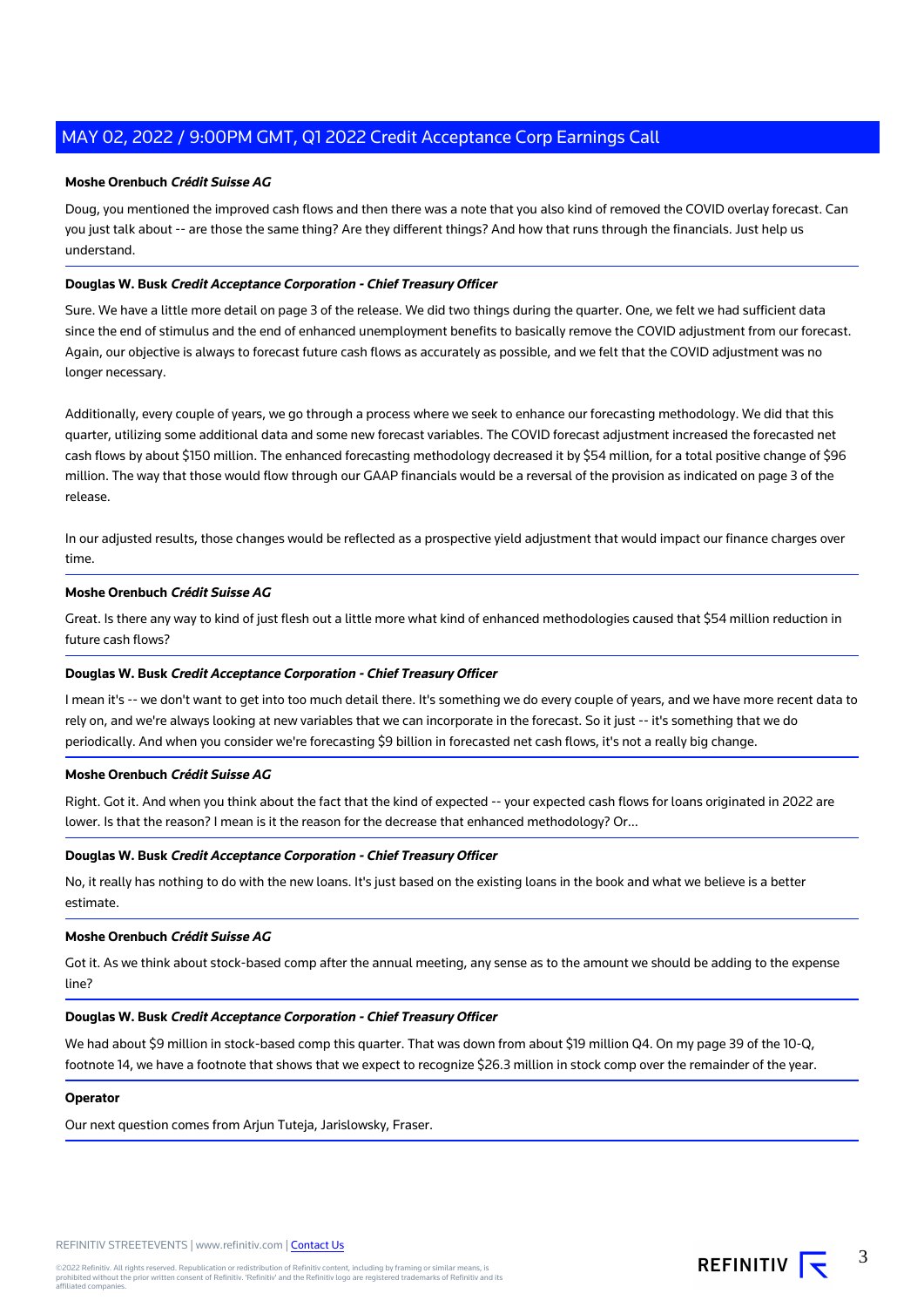#### **Arjun Tuteja Jarislowsky, Fraser Limited**

So this question is for Ken. You mentioned in the annual letter that we rolled out a financing program for consumers with higher credit rating. Can you share some more information there; what's our competitive advantage? What are we doing differently? Any information on that program would be helpful.

#### **Kenneth S. Booth Credit Acceptance Corporation - CEO, President & Director**

Okay. We're just really -- it's an internal initiative that's designed to capture consumers with just slightly better credit profile. It's something we think we can be profitable at and it makes our product more valuable to the dealers. So it's a way to get more volume. It's been modestly successful so far, we believe; it's about 15% of our volume. So that's all I have to say about it at this point.

#### **Arjun Tuteja Jarislowsky, Fraser Limited**

Okay. And are these loans also offered under the portfolio program? Or is it more like purchase loans?

#### **Kenneth S. Booth Credit Acceptance Corporation - CEO, President & Director**

They're offered under both programs.

#### **Arjun Tuteja Jarislowsky, Fraser Limited**

Okay. Okay. And what's the kind of return on equity or return on assets we are able to generate? Because I mean, the thinking is that as we go upward on the credit spectrum, the competition increases, right? Because there are many players who are trying to kind of get those loans because those are lower risk. So are we able to get the high profitability, which we usually make from our legacy loans?

#### **Kenneth S. Booth Credit Acceptance Corporation - CEO, President & Director**

We don't really talk about pricing and how much we're going to make on various programs. I will say our overall goal is to maximize the economic profit in the long run. And we feel like this program is consistent with that objective.

#### **Operator**

(Operator Instructions) Our next question comes from Rob Wildhack of Autonomous Research.

#### **Robert Wildhack Autonomous Research LLP**

I wanted to ask you about the unit originations in the quarter. Based on where January was and where the quarter finished, it seems like there was some notable improvement in February and March. Can you talk about what was driving that improvement?

### **Douglas W. Busk Credit Acceptance Corporation - Chief Treasury Officer**

Well, as we pointed out in our Q1 release, we had a tough comp versus January of last year due to federal stimulus dollars. Comparing the rest of the quarter, it was a little bit difficult. February was very good, but I think there's differences in the timing of tax season. And then in March, we had another tough comp due to stimulus dollars last year. I think a relevant data point is we point out in April that volumes are tracking better, down about 14%. And that the trend in April was encouraging. So there's a long-winded answer; there's a bit of noise in the quarter. So I think the April data point is a relevant one.

#### **Robert Wildhack Autonomous Research LLP**

Okay. And then last time we spoke, I think the message, or I thought the message was, that the buyback probably wouldn't be able to continue at the pace it had in the later quarters of 2021 but this quarter with 800,000 shares repurchased was strong again. So can you just talk about what went into that and what your outlook is for any future buybacks?

#### **Douglas W. Busk Credit Acceptance Corporation - Chief Treasury Officer**

We continue to think about buybacks the same way. We would prefer to invest our capital in new loan originations because we think that's what's best for shareholders. But if we can't deploy our capital in loan originations at returns that we're happy with, and we can buy the stock at an attractive price, that's what we do. I think that last quarter, I was asked about, as our leverage increase, what that

4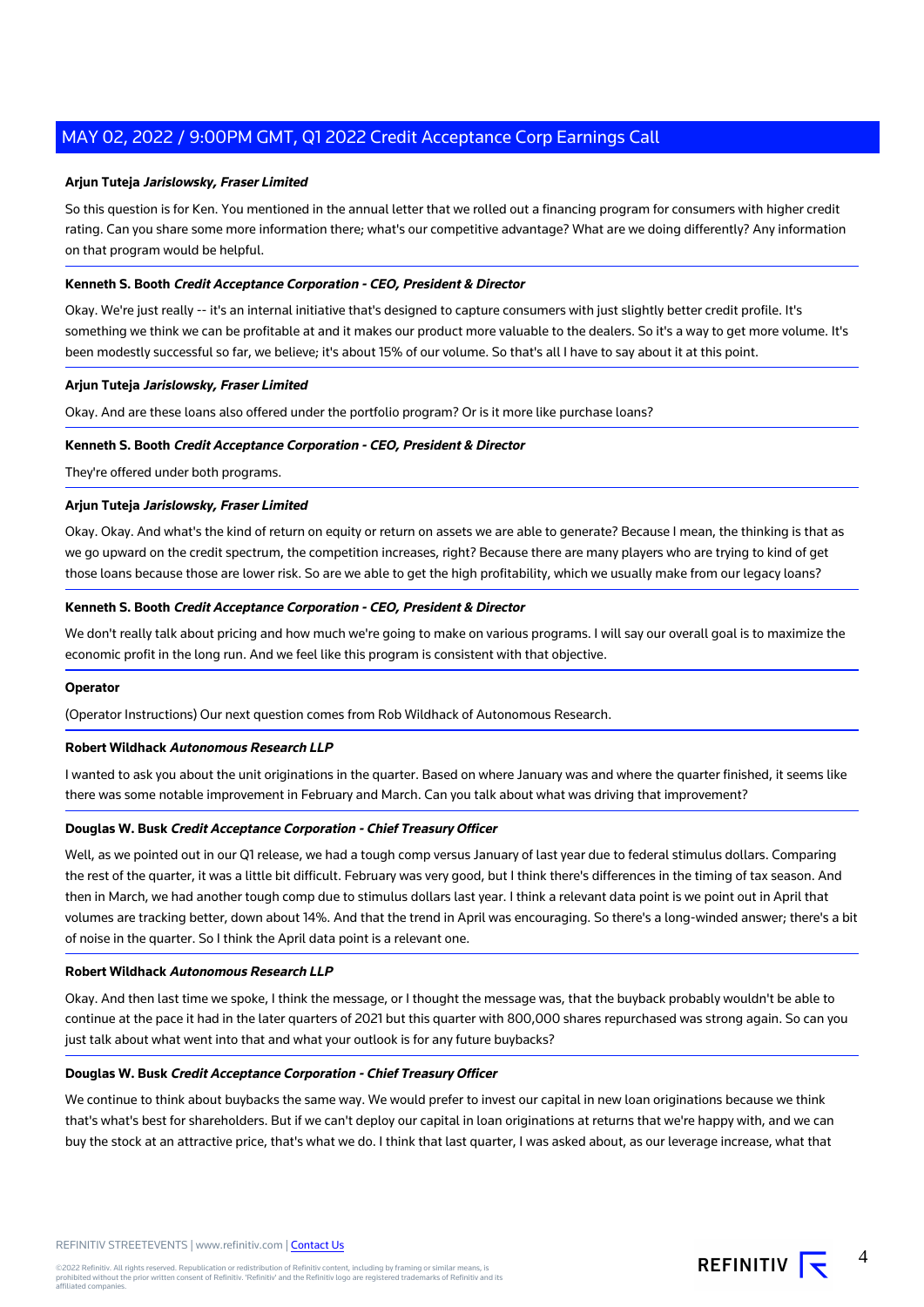means for future stock repurchases. And I think you can look back and see that historically, when we're lowly leveraged, all things equal, we tend to buy more shares. And when we're more highly leveraged, we tend to purchase fewer shares. And we're at the higher end of the historical range today. So you can draw your conclusions from that.

#### **Operator**

(Operator Instructions) And next, we have Alexander Villalobos of Jefferies.

#### **Alexander Villalobos Jefferies**

Perfect. I did want to ask a little bit more about write-offs and recoveries, maybe like dollar amounts and how these performed versus prior quarters?

#### **Douglas W. Busk Credit Acceptance Corporation - Chief Treasury Officer**

I think the best way to think about credit quality is just looking at the table on page 2 of the release, that compares our initial forecast to our most recent forecast. And you can see for the last 10 years, on average, we've been pretty close, but we have four years that have underperformed our initial expectations, and the remainder have performed better than our initial expectations. I think that's the simplest lens through which to view credit quality.

If you look at the rollforward of loans receivable, the adoption of CECL has had a significant impact on the way we provision and the amount of write-offs that will occur. And under CECL, our write-offs are going to be higher than we were historically, either because we have the gross asset on the balance sheet that includes amounts we never expected to collect or because we're recognizing revenue with the contractual yield as opposed to the yield we expect to earn.

So drawing conclusions about credit quality by looking at the write-offs post adopting CECL, it's tough to draw any clear conclusions there. So I'd just direct you to the table that I mentioned.

#### **Operator**

And we have a follow-up question from Rob Wildhack of Autonomous Research.

#### **Robert Wildhack Autonomous Research LLP**

Ken, I wanted to ask you about the shareholder letter. I thought there was a big emphasis on technology going forward. Can you talk in a little more detail about the kinds of improvements you want to make, what those might do in terms of expenses or the investment required, and what kind of benefit you think you'll ultimately receive from them?

#### **Kenneth S. Booth Credit Acceptance Corporation - CEO, President & Director**

Yes. I mean obviously, the business model has changed over the years, where technology is becoming more and more prevalent. We've hired, as you might have saw in an announcement, we've hired a Chief Marketing and Product Officer, who hopefully will help lead our efforts and be a little innovative in making our product even more valuable to our dealers.

So we're continually looking for ways to improve the business. But really, as we invest in technology, it's hard to say what we're going to spend on it, but we expect to get a return on it. So it's really just an investment in our future. But I don't really have hard data I want to share. I don't know how that's going to play out. But the belief is the more valuable we can make the product to the dealer, ultimately, the better business we make for ourselves and for the shareholders.

#### **Operator**

With no further questions in the queue, I would like to turn the conference back over to Mr. Busk for any additional or closing remarks.

#### **Douglas W. Busk Credit Acceptance Corporation - Chief Treasury Officer**

We would like to thank everyone for their support and for joining us on our conference call today. If you have any additional follow-up questions, please direct them to our Investor Relations mailbox at ir@creditacceptance.com. We look forward to talking to you again next quarter. Thank you.